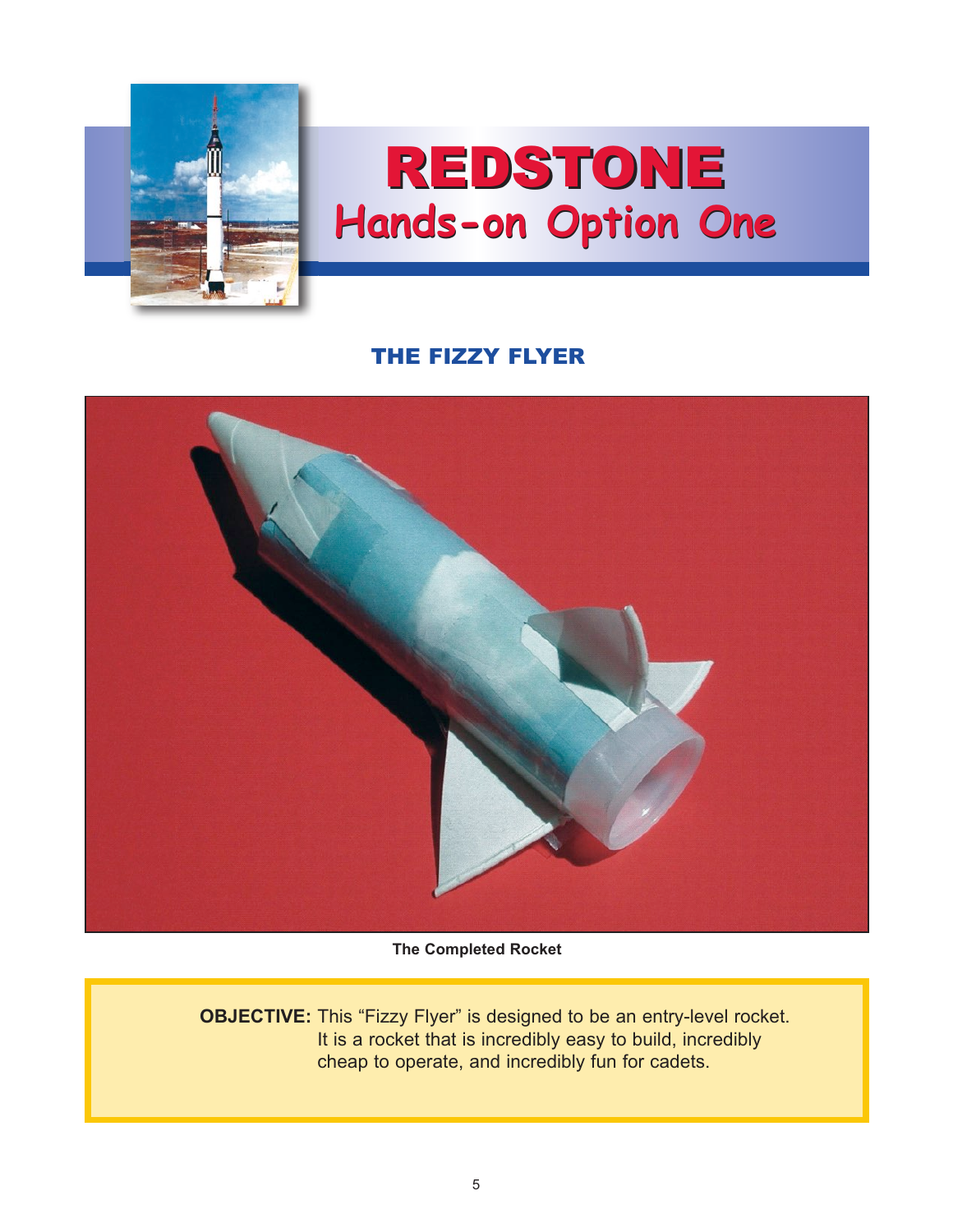

## **MATERIALS:**

- 1.4" X 4" Piece of paper
- 2. 1 cone shaped paper drinking cup
- 3. Tape
- 4. Scissors<br>5. Alka Selt
- Alka Seltzer or other effervescent antacid tablet
- 6. 35mm film cannister with lid that fits inside cannister



**PROCEDURE:**

Cut a sheet of paper to 4" x 4". Apply tape to two sides of the paper as shown.



Remove lid from cannister and tape one edge to the open end about 1/2" up from opening.



Carefully wrap the paper around the cannister to form a tube. Press the remaining taped edge to seal the tube.



A common cone drinking cup is placed on top of the tube. By holding the cone and tube up to a light, you will be able to see the top of the tube inside the cone and mark it as shown.



To attach the nose cone, leave little tabs so that you can tape it to the rocket's tubular body. The base of the drinking cup now becomes the rocket's nose cone.



You can make tail fins from the remainder of the drinking cup, or from the remainder of the paper from which the tubular body was cut. Put tape on the fin as shown. Heavier paper such as card stock or surplus/unneeded business cards also work well.



The fins are taped to the bottom of the rocket body next to the cannister opening as shown. This one was made from the remainder of the drinking cup.



Tape 3 fins to the rocket base equally spaced around the circumference.